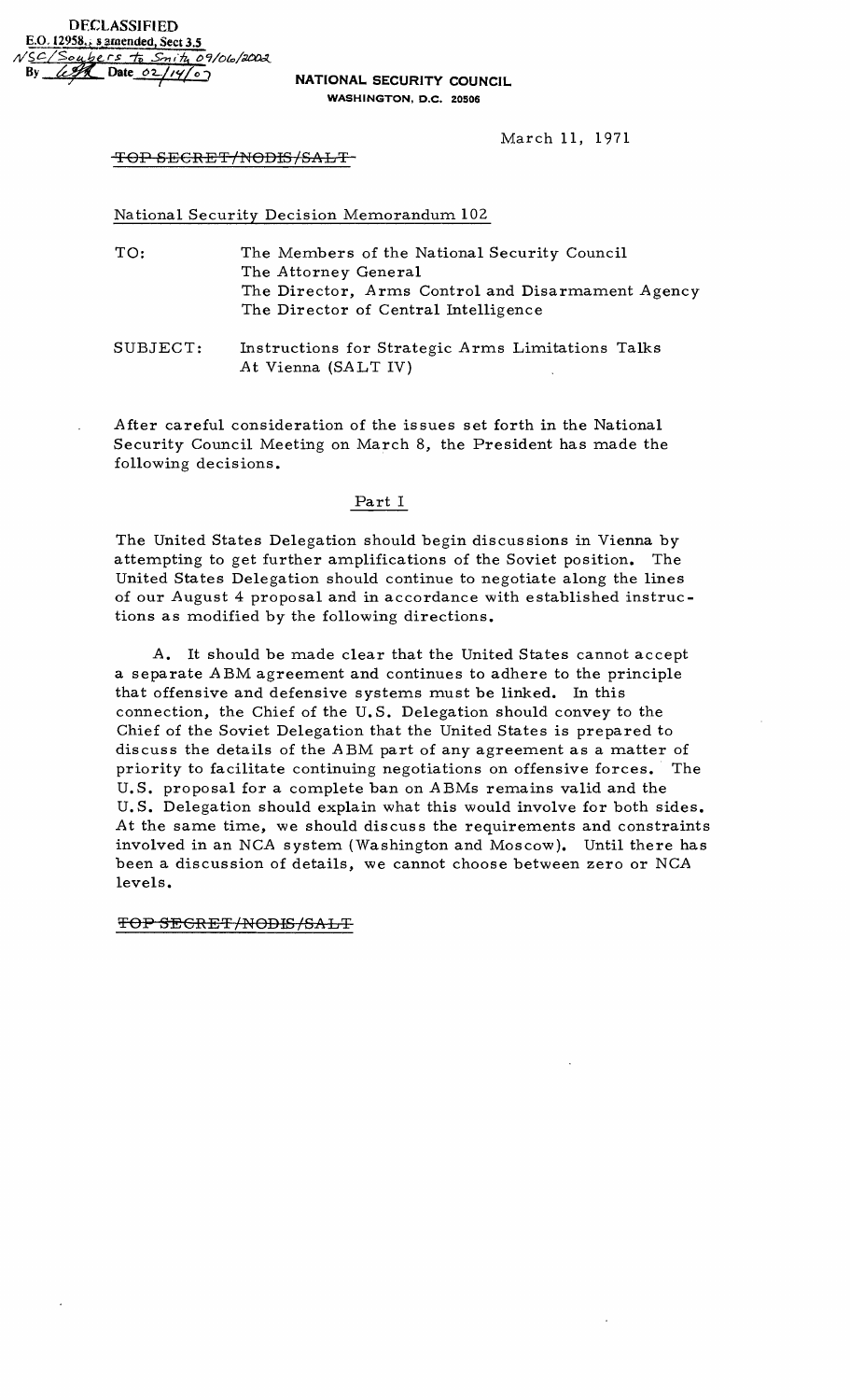## TOP SECRET/NODIS/SALT

B. The Chief of the U. S. Delegation is directed to propose in private to the Chief of the Soviet Delegation that the ABM portion of the agreement take into account existing systems or systems under construction. In this connection, the U. S. proposes limiting the U. S. to the authorized Safeguard defense of its retaliatory capability (e.g., four sites) and limiting the Soviets to the existing Moscow defense.

C. The Chief of the U.S. Delegation is instructed to discuss in private the concept of a time limit on the agreement by pointing out the withdrawal and review provision in our proposal and probing Soviet views on the manner of dealing with the duration of an agreement.

D. The U.S. Delegation is authorized to agree to including  $U.S.$ B-52 bombers in storage within the aggregate only in exchange for Soviet agreement to include all bombers, however configured, of types included in the agreement.

E. The Delegation is authorized to respond as follows to the Soviet proposal of November 13 to ban strategic ballistic missiles on the seabeds: "The U. S. and USSR would undertake not to develop ballistic missile launchers for use on, nor to deploy such launchers on, the seabed within the l2-mile seabed zone or on the beds of internal waters, that is, waters between the baseline of the territorial sea and the coast and waters landward of the coast, including lakes and rivers. This prohibition would apply to the emplanting or emplacing of any ballistic missile launchers on the seabed or waterbed, or in the subsoil thereof, including ballistic missile launchers carried by vehicles which can navigate only when in contact with the seabed or waterbed."

F. In discus sing ways to increase the reliability and reduce the vulnerability of the Washington-Moscow direct communications link, the U.S. position is as follows:

### TOP SECRET/NODIS/SALT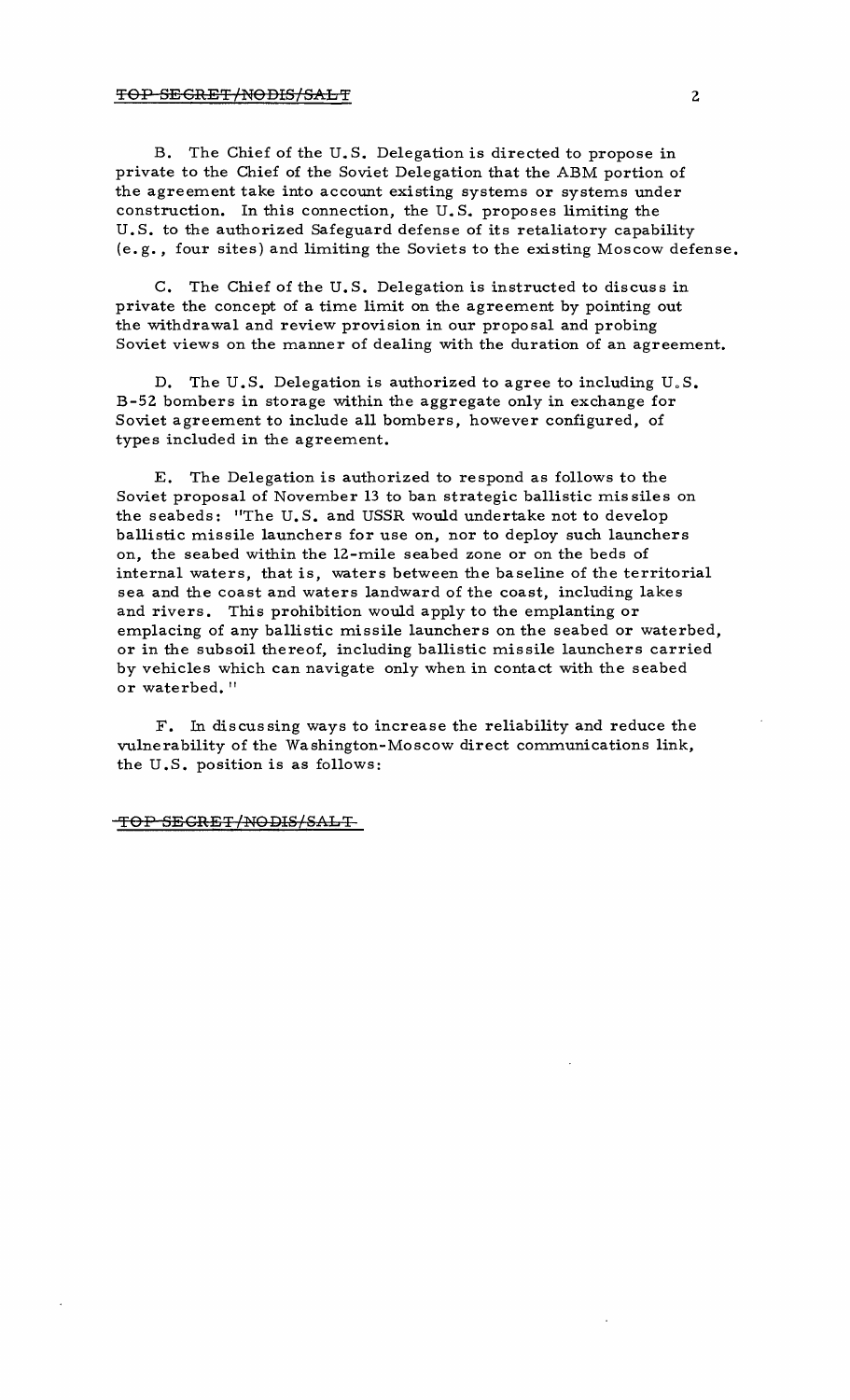#### **TOP SECRET/NODIS/SALT** 3

1. Provision should be made for multiple terminals on each side;

2. Provision should be made for at least one communication link which would be independent of third countries. The Delegation should propose a primary link using Inte1sat, while retaining the existing link as backup;

3. A joint U.S. -USSR technical study should be undertaken to assess the desirability over the longer term of developing and deploying a joint communication satellite system designed to provide an optimum Washington-Moscow direct communications link.

Any Soviet proposal for the establishment of additional communication links dependent on third countries should be referred to Washington for further study.

G. The Delegation is also authorized to discuss informally the following additional modifications to the U. S. proposal.

When the Delegation has determined informally the nature of a quid pro quo which the Soviets appear willing or likely to accept in return for the modification, the tradeoff must then be approved in Washington.

1. Drop the 1,710 sub-limit on missiles and raise the aggregate to 2, 000.

2. Simplify corollary constraints on silo modifications so that the intent is clearly stated and silo diameter and depth in creases are the only modification specifically prohibited, and by eliminating the associated list of indicators.

3. Subject to agreement on procedures for dismantling, destruction and consultation, drop the provisions for advance notifi cation of:

a. Deployment of new bomber types;

b. Deployment of new types of non-ICBM land-mobile ballistic missile systems;

~OP SECRET/NOBIS/SALT